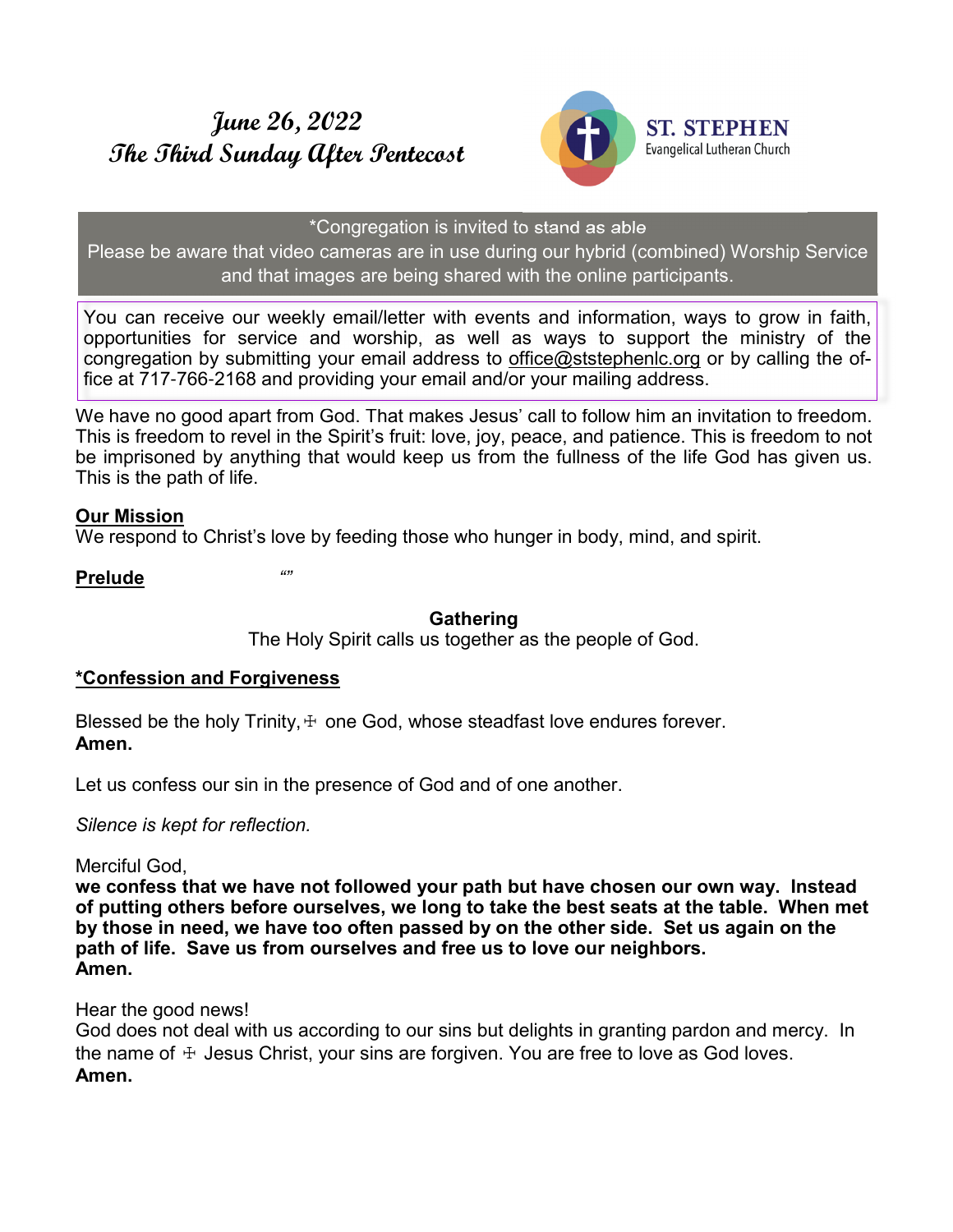1 O Holy Spirit, enter in, and in our hearts your work begin, and make our hearts your dwelling. Sun of the soul, O Light divine, around and in us brightly shine, your strength in us upwelling. In your radiance life from heaven now is given overflowing, gift of gifts beyond all knowing.

2 Left to ourselves, we surely stray; oh, lead us on the narrow way, with wisest counsel guide us; and give us steadfastness, that we may follow you forever free, no matter who derides us. Gently heal those hearts now broken; give some token you are near us, whom we trust to light and cheer us.

Text: Michael Schirmer, 1606-1673; tr. Catherine Winkworth, 1827-1878, adapt. Arrangement authorized under One License #A735517

#### **\*Apostolic Greeting**

The boundless grace of our Lord Jesus Christ, the wisdom of God, and the light of the Holy Spirit be with you all. **And also with you.**

### **\*Kyrie**

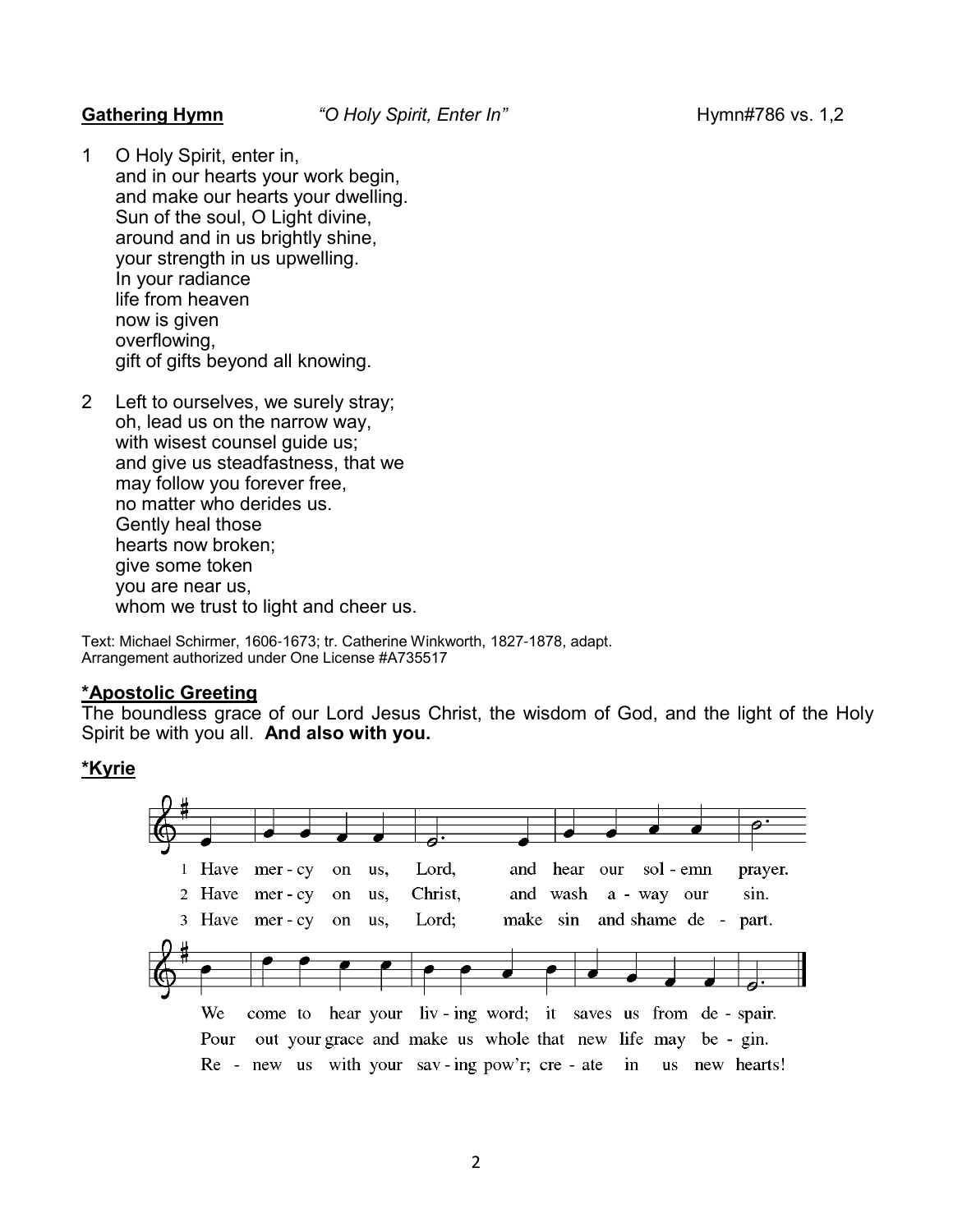

#### **\*Prayer of the Day**

Let us pray.

Sovereign God, ruler of all hearts, you call us to obey you, and you favor us with true freedom. Keep us faithful to the ways of your Son, that, leaving behind all that hinders us, we may steadfastly follow your paths, through Jesus Christ, our Savior and Lord. **Amen**.

#### **Word**

God speaks to us in scripture reading, preaching, and song.

### **The First Lesson 1 Kings 19:15-16, 19-21**

*In the story preceding today's reading, the prophet Elijah flees for his life to the security of God's mountain. There God reveals to Elijah that there are still other faithful people in Israel and commissions him to anoint new leaders, including his own successor, Elisha.*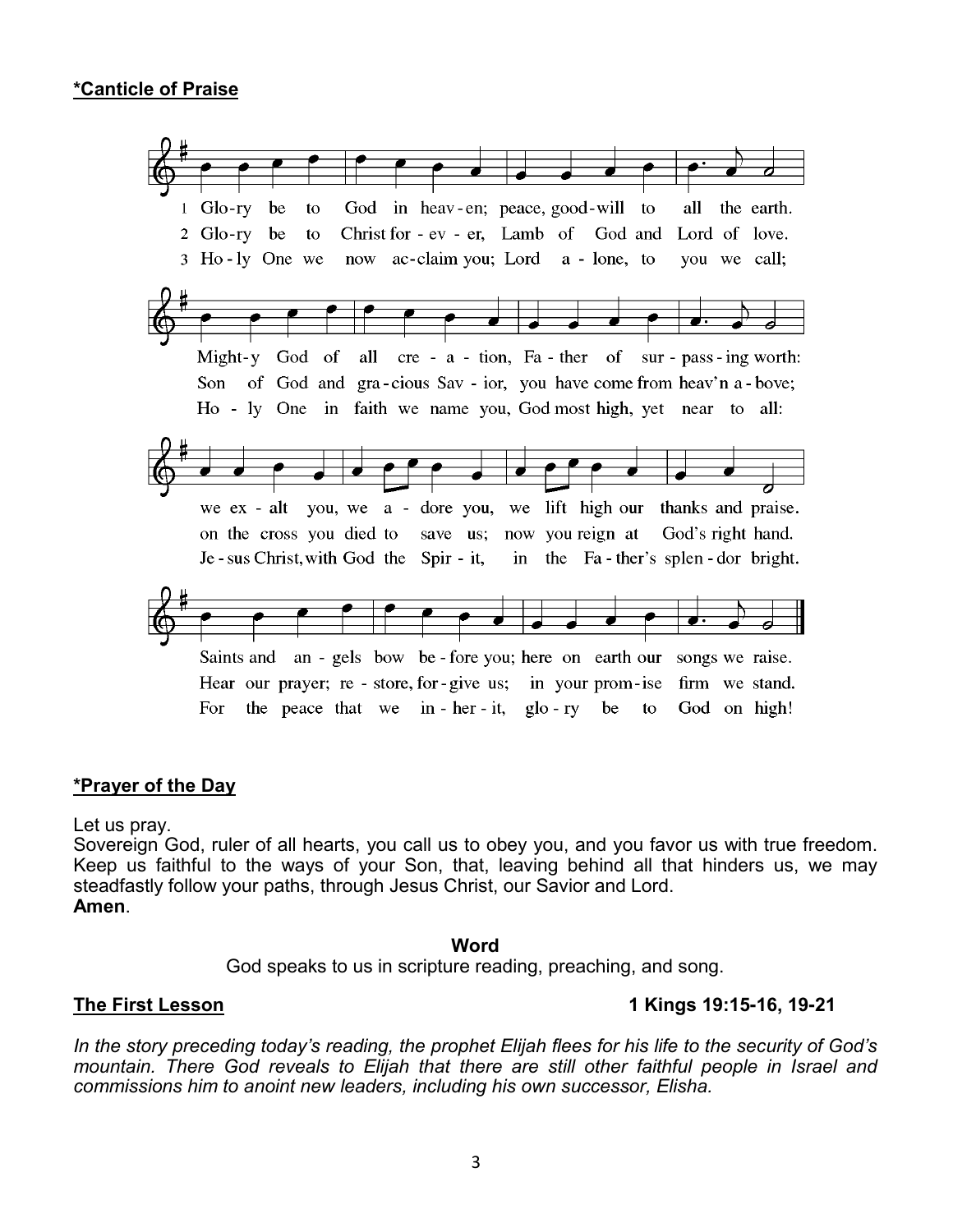A reading from the 1st book of the Kings, the 19th chapter.

<sup>15</sup>Then the Lorp said to [Elijah,] "Go, return on your way to the wilderness of Damascus; when you arrive, you shall anoint Hazael as king over Aram. <sup>16</sup>Also you shall anoint Jehu son of Nimshi as king over Israel; and you shall anoint Elisha son of Shaphat of Abel-meholah as prophet in your place.

<sup>19</sup>So he set out from there, and found Elisha son of Shaphat, who was plowing. There were twelve yoke of oxen ahead of him, and he was with the twelfth. Elijah passed by him and threw his mantle over him. <sup>20</sup>He left the oxen, ran after Elijah, and said, "Let me kiss my father and my mother, and then I will follow you." Then Elijah said to him, "Go back again; for what have I done to you?" <sup>21</sup>He returned from following him, took the yoke of oxen, and slaughtered them; using the equipment from the oxen, he boiled their flesh, and gave it to the people, and they ate. Then he set out and followed Elijah, and became his servant.

Word of God. Word of Life. **Thanks be to God.**

**Psalm Psalm 16** 

<sup>1</sup>Protect me, O God, for I take ref- <sup>I</sup> uge in you;

I have said to the LORD, "You are my Lord, my good a- <sup>I</sup> bove all other."

- <sup>2</sup>**All my delight is in the godly that are <sup>|</sup> in the land, upon those who are noble a- | mong the people.**
	- $^3$ But those who run after <sup>I</sup> other gods
- shall have their troubles <sup>I</sup> multiplied.
- 4 **I will not pour out drink offerings <sup>|</sup> to such gods, never take their names up- | on my lips.**
- $^5$ O Lorɒ, you are my portion <sup>I</sup> and my cup; it is you who up- $\frac{1}{2}$  hold my lot.
- <sup>6</sup>**My boundaries enclose a <sup>|</sup> pleasant land; indeed, I have a <sup>|</sup> rich inheritance.**
- <sup>7</sup>I will bless the Lorɒ who <sup>I</sup> gives me counsel; my heart teaches me night <sup>I</sup> after night.
- $^8$ I have set the Lorɒ al- <sup>| ˈ</sup>ways befor̃e me; **because God is at my right hand, I shall I not be shaken.**

 $^9$ My heart, therefore, is glad, and my spir- <sup>I</sup> it rejoices;

- my body also shall <sup>I</sup> rest in hope.
- <sup>10</sup>**For you will not abandon me <sup>|</sup> to the grave, nor let your holy one** <sup>|</sup> see the pit.
	- <sup>11</sup>You will show me the <sup>I</sup> path of life;

 in your presence there is fullness of joy, and in your right hand are pleasures for- **|** evermore.

# The Second Lesson **Galatians 5:1, 13-25**

*For Paul, the freedom Christ gives is not permission to do whatever we want. It is the invitation to be what we could not be otherwise. The power and guidance of Christ's Holy Spirit produce a different kind of life, one marked by the fruit of this Holy Spirit.*

A reading from St. Paul's epistle to the Galatians, the 5th chapter.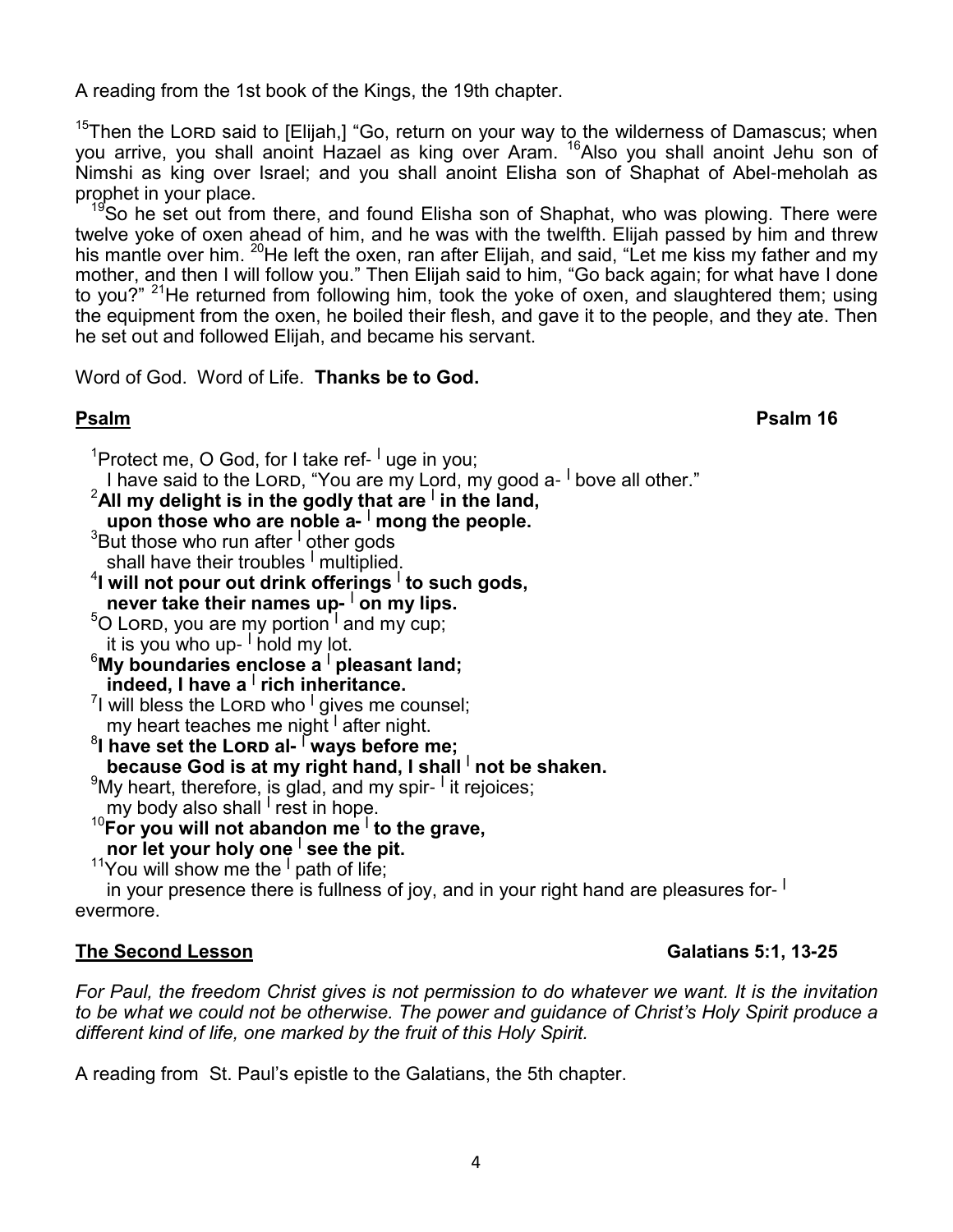<sup>1</sup>For freedom Christ has set us free. Stand firm, therefore, and do not submit again to a yoke of slavery.

 $13$ For you were called to freedom, brothers and sisters; only do not use your freedom as an opportunity for self-indulgence, but through love become slaves to one another. <sup>14</sup>For the whole law is summed up in a single commandment, "You shall love your neighbor as yourself." <sup>15</sup>lf, however, you bite and devour one another, take care that you are not consumed by one another.

<sup>16</sup> Live by the Spirit, I say, and do not gratify the desires of the flesh.<sup>17</sup> For what the flesh desires is opposed to the Spirit, and what the Spirit desires is opposed to the flesh; for these are opposed to each other, to prevent you from doing what you want. <sup>18</sup>But if you are led by the Spirit, you are not subject to the law. <sup>19</sup>Now the works of the flesh are obvious: fornication, impurity, licentiousness, <sup>20</sup>idolatry, sorcery, enmities, strife, jealousy, anger, quarrels, dissensions, factions, <sup>21</sup>envy, drunkenness, carousing, and things like these. I am warning you, as I warned you before: those who do such things will not inherit the kingdom of God.

 $^{22}$ By contrast, the fruit of the Spirit is love, joy, peace, patience, kindness, generosity, faithfulness,  $^{23}$ gentleness, and self-control. There is no law against such things.  $^{24}$ And those who belong to Christ Jesus have crucified the flesh with its passions and desires.  $^{25}$ If we live by the Spirit, let us also be guided by the Spirit.

Word of God. Word of Life. **Thanks be to God.**

### **\*Gospel Acclamation**



#### **\*Gospel Reading Luke 9:51-62**

*Jesus is unwavering in his commitment to his mission in Jerusalem and will not be swayed by pettiness. In a series of striking cases in point, he calls his disciples to a similar singlemindedness.*

A reading from the Gospel according to St. Luke, the 9th chapter. **Glory to You O Lord.**

 $51$ When the days drew near for [Jesus] to be taken up, he set his face to go to Jerusalem.  $52$ And he sent messengers ahead of him. On their way they entered a village of the Samaritans to make ready for him; <sup>53</sup>but they did not receive him, because his face was set toward Jerusalem. <sup>54</sup>When his disciples James and John saw it, they said, "Lord, do you want us to command fire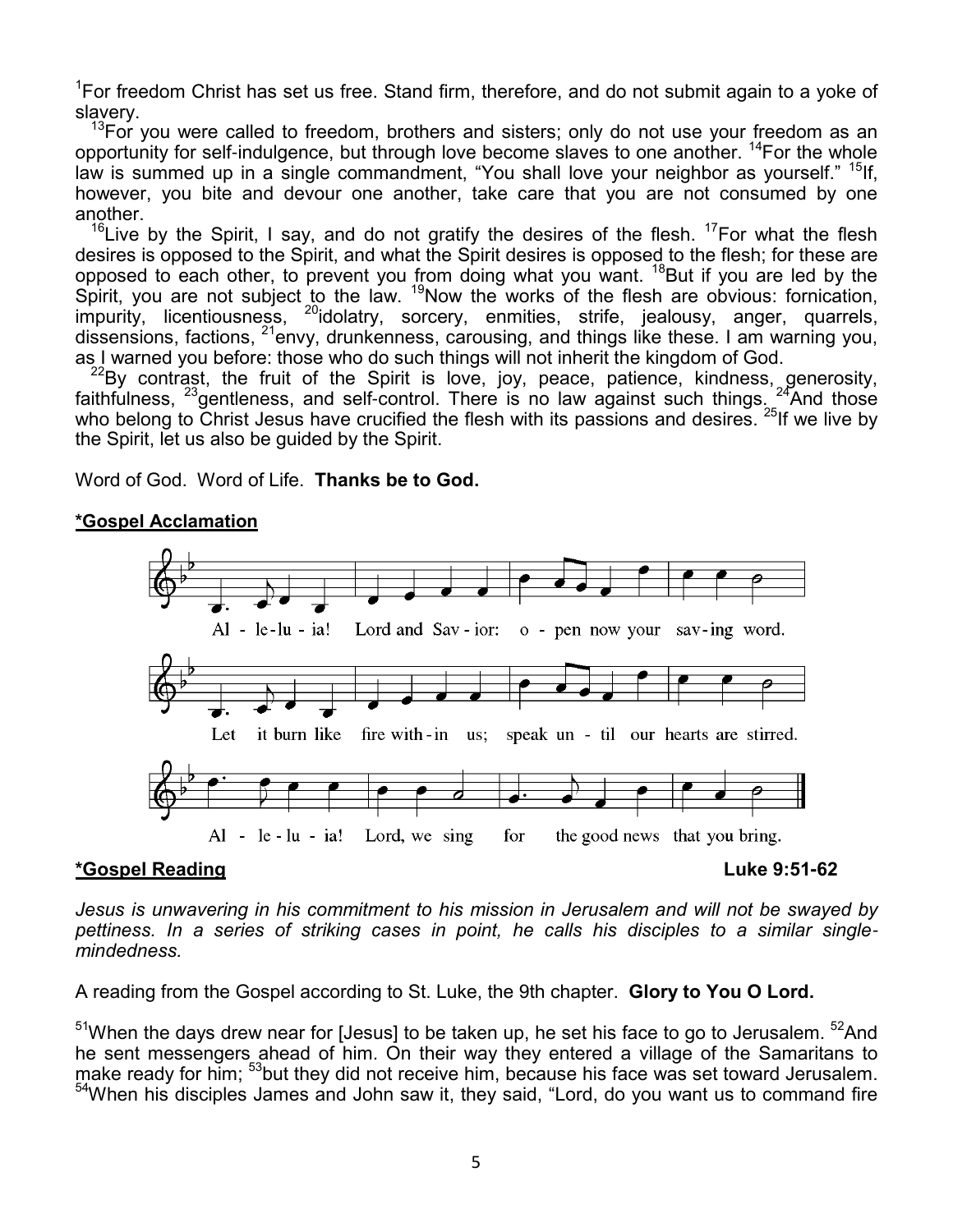to come down from heaven and consume them?"  $55$ But he turned and rebuked them.  $56$ Then they went on to another village.

 $7$ As they were going along the road, someone said to him, "I will follow you wherever you go." <sup>58</sup>And Jesus said to him, "Foxes have holes, and birds of the air have nests; but the Son of Man has nowhere to lay his head." <sup>59</sup>To another he said, "Follow me." But he said, "Lord, first let me go and bury my father." <sup>60</sup>But Jesus said to him, "Let the dead bury their own dead; but as for you, go and proclaim the kingdom of God." <sup>61</sup>Another said, "I will follow you, Lord; but let me first say farewell to those at my home." <sup>62</sup>Jesus said to him, "No one who puts a hand to the plow and looks back is fit for the kingdom of God."

The Gospel of the Lord. **Praise to You O Christ.**

**Sermon** Vicar Andy Wagner

**Hymn of the Day** *"O Jesus, I Have Promised"* Hymn#810 vs. 1-3

- 1 O Jesus, I have promised to serve you to the end; remain forever near me, my master and my friend. I shall not fear the battle if you are by my side, nor wander from the pathway if you will be my guide.
- 2 Oh, let me feel you near me; the world is ever near. I see the sights that dazzle, the tempting sounds I hear. My foes are ever near me, around me and within; but, Jesus, then draw nearer to shield my soul from sin.
- 3 Oh, let me hear you speaking in accents clear and still above the storms of passion, the murmurs of self-will. Now speak to reassure me, to hasten or control; now speak and make me listen, O Guardian of my soul.

Text: John E. Bode, 1816-1874, alt.

### **\*Apostle's Creed**

AM: Gathered into one by the Holy Spirit, let us profess our faith, using the words of the Apostle's Creed.

#### **I believe in God, the Father almighty, creator of heaven and earth.**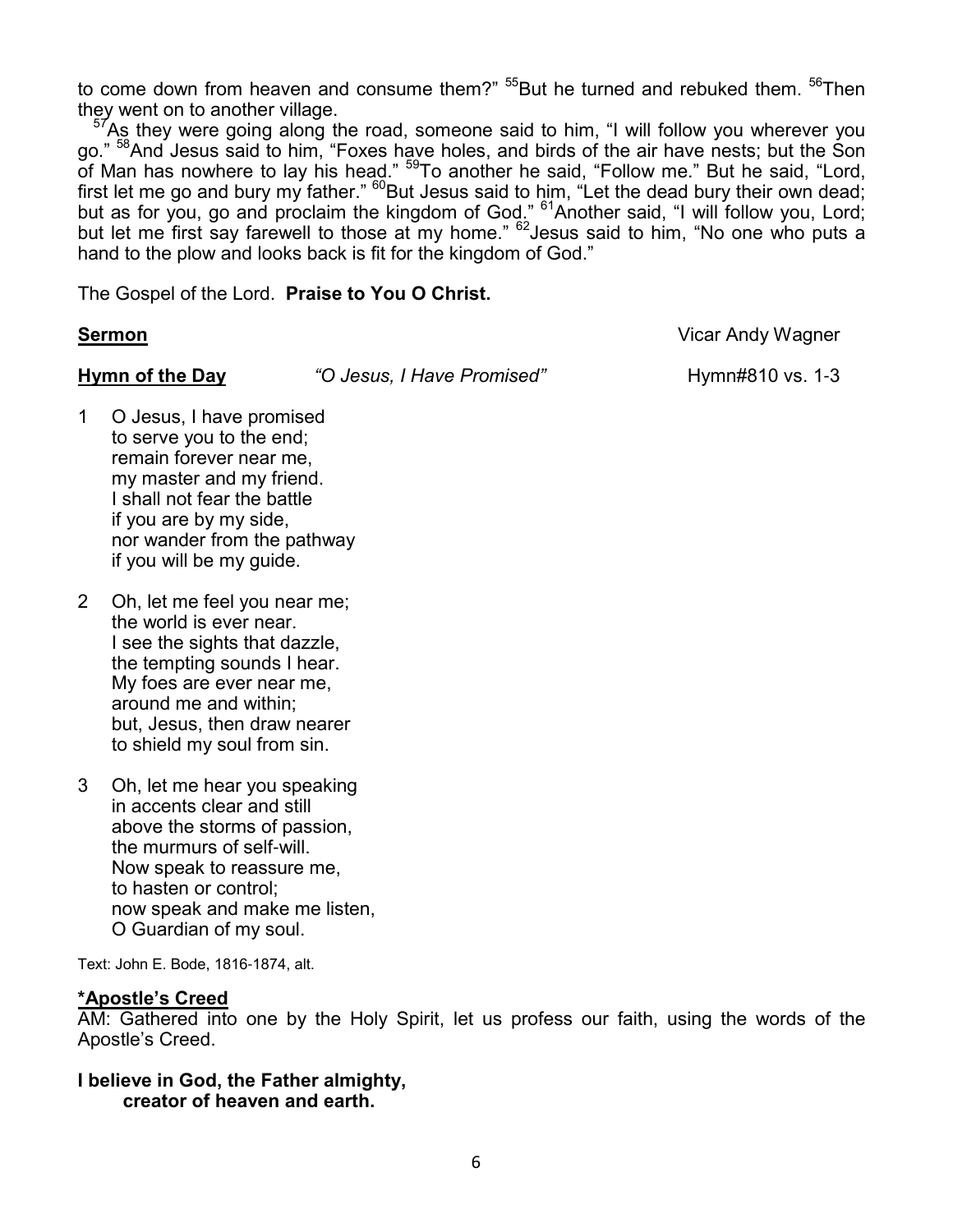**I believe in Jesus Christ, God's only Son, our Lord, who was conceived by the Holy Spirit, born of the virgin Mary, suffered under Pontius Pilate, was crucified, died, and was buried; he descended to the dead.\* On the third day he rose again; he ascended into heaven, he is seated at the right hand of the Father, and he will come to judge the living and the dead. I believe in the Holy Spirit, the holy catholic church, the communion of saints, the forgiveness of sins, the resurrection of the body, and the life everlasting. Amen.**

#### **\*Prayers of Intercession**

*Congregational response after each petition:* AM: ...God of Grace **C: hear our prayer.**

United in Christ and guided by the Spirit, we pray for the church, the creation, and all in need.

#### *A brief silence.*

God of faithfulness, set the face of your church firmly on you. Rooted in your self-giving love, may the church find freedom in loving our neighbors. God of grace, **hear our prayer.**

God of gentleness, strengthen the earth's ability to heal. Where there are dangerous storms, bring calm. Where there are destructive fires, bring rain. Protect homes, habitats, and livelihoods threatened by climate disasters. God of grace, **hear our prayer.**

God of peace, guide all who govern, that they place the good of their citizens above selfpromotion. Anoint leaders of nations with your Spirit of neighborly love. Protect refugees and all who live under tyranny or conflict. God of grace, **hear our prayer.**

God of kindness, reveal your healing presence to all who are sick or dying. Uphold those who grieve. Support the needs of any who are unemployed, hungry, or have nowhere to lay their heads. God of grace, **hear our prayer.**

God of love, attend to those struggling with addiction, depression, or uncontrolled anger. Provide support systems and loving companions as they work toward health, that they may rest in hope and know the fullness of joy in your presence. God of grace, **hear our prayer.**

God of joy, we give thanks for all who have died and now celebrate the inheritance of life in you. Keep their examples of faithfulness always before us, that we trust your promises in life and in death. God of grace, **hear our prayer.**

#### *Here other intercessions may be offered.*

God of every time and place, in Jesus' name and filled with your Holy Spirit, we entrust these spoken prayers and those in our hearts into your holy keeping. **Amen.**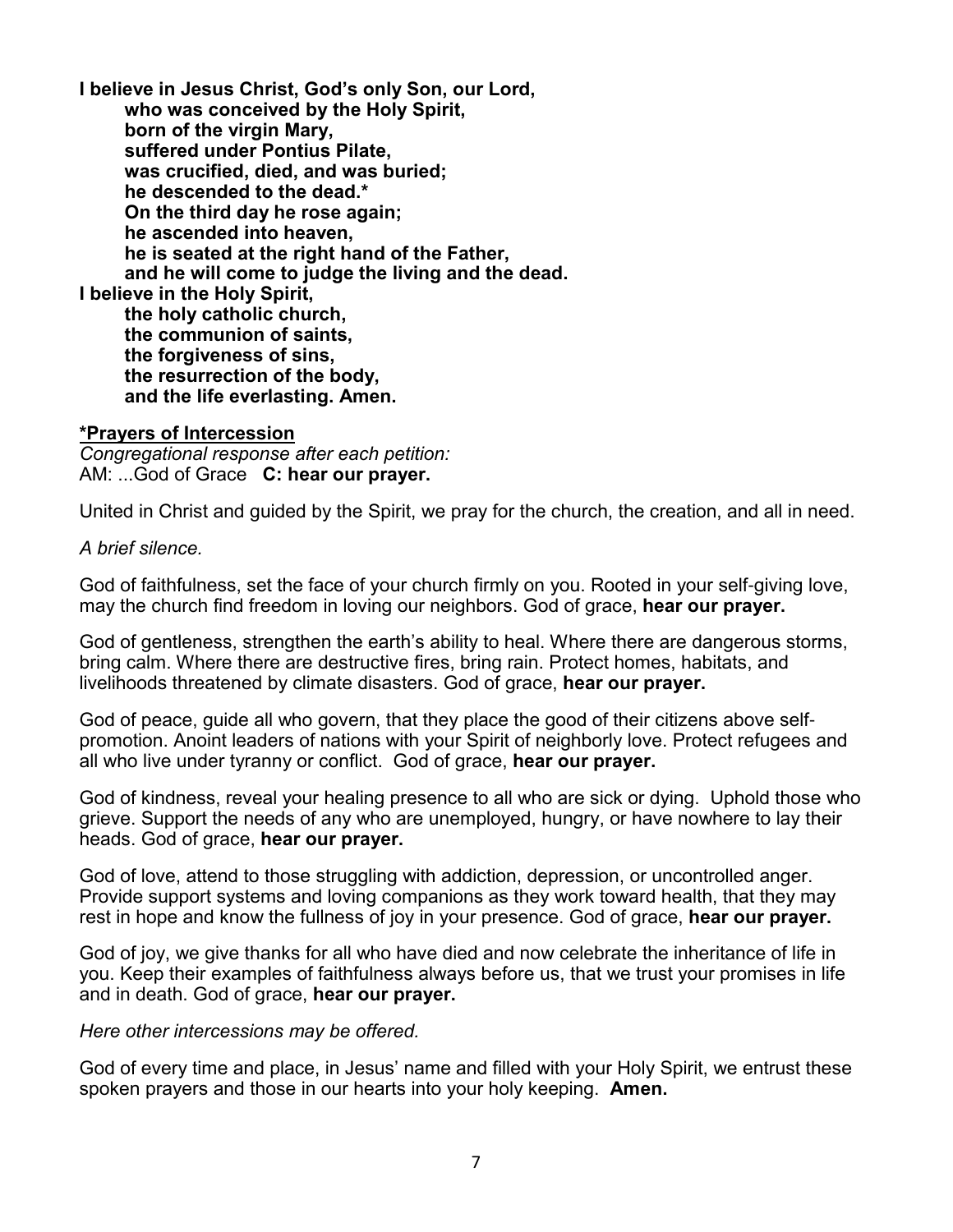# **\*Peace**

- P: The Peace of Christ be with you always.
- **C: And also with you.**
- P: Let us show a sign of that peace!

# **\*Offering**

The offering, whether in person or through digital means, is an act of worship. Worship, at its core, is a reverent love and devotion accorded to God. We give because God loves us first, and we are called to love God and neighbor as a result. The offering is one way we show our love of God.

To assist you in this act of worship, there are several ways to make your offering: Go to www.StStephenLC.org and click on the DONATE button (or the Giving tab for more options.)

Use Engage from your smart phone or Internet Via PayPal: Enter PayPal@StStephenLC.org connected device at https://engage.suran.com/sslc/ or QR code below: and then the amount you want to pay. . Use "Add a note" to provide designation (otherwise, it will go to the General Fund).





Select giving fund(s) and enter amount(s). Furnish any additional information in "Gift Memo" box on the submit screen.

Text your offering dollar amount to 717-685-6947. Text "help" for options. Set up regular electronic offerings by contacting Kevin, our office manager, at 717-766- 2168, Monday through Thursday from 9am – 2pm, or by email at office@StStephenLC.org.

Mail in your check, made payable to St. Stephen Lutheran Church. Our address is 30 W. Main St., PO Box 266, New Kingstown, PA 17072.

The offerings are used to carry out the ministry of the church, to share the Good News, to provide pastoral care, to worship as a community, and to create an environment where Jesus encounters people and their lives are transformed. All of these things continue to take place. Thank you for your generosity.

\*Offertory Prayer

Let us pray. God of abundance:

you have set before us a plentiful harvest. As we feast on your goodness, strengthen us to labor in your field, and equip us to bear fruit for the good of all, in the name of Jesus. **Amen.**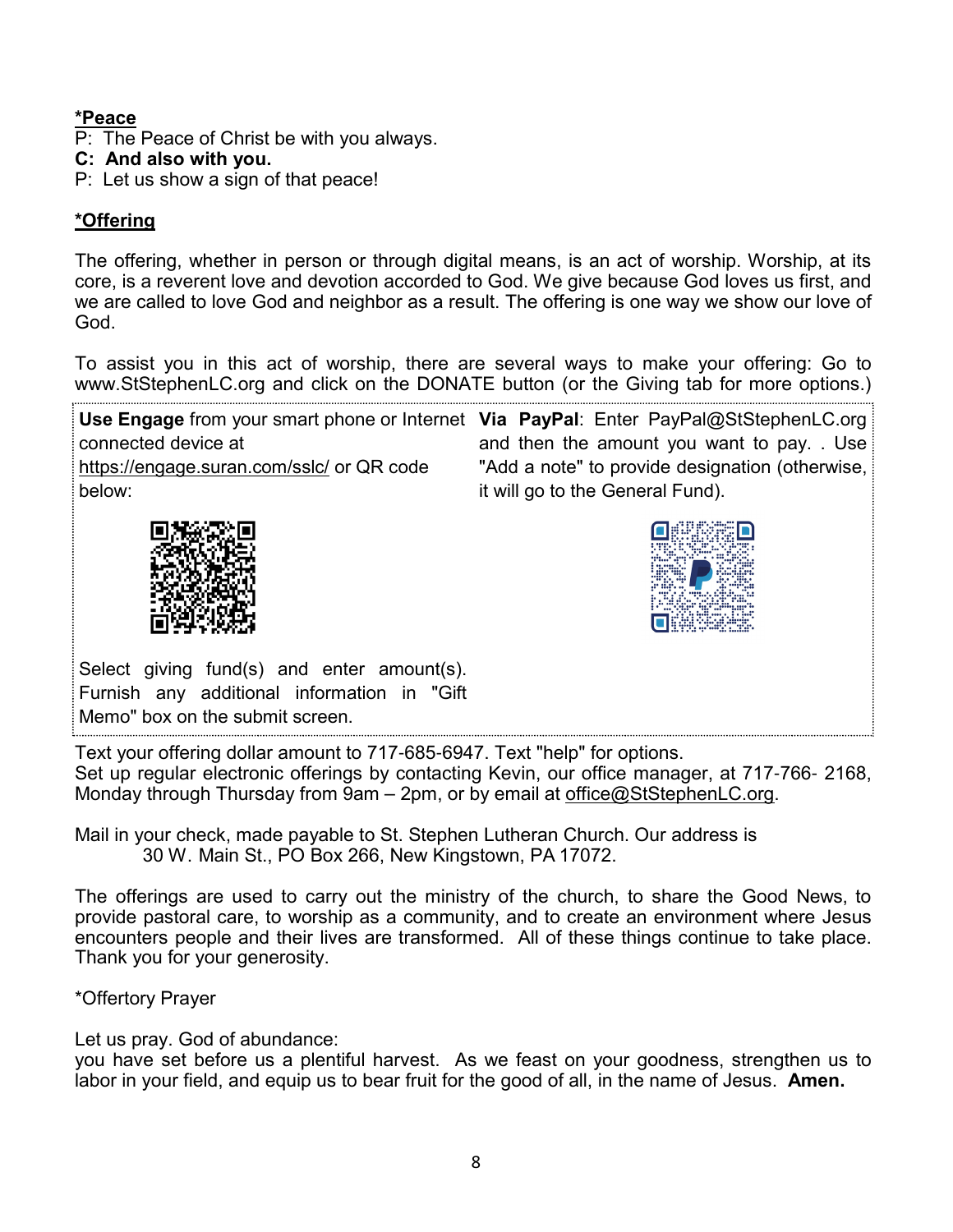# **Thanksgiving**

God feeds us with the presence of Jesus Christ.

#### **\*Praise and Thanksgiving**

- 1 Praise and thanksgiving, God, we would offer for all things living, you have made good: harvest of sown fields, fruits of the orchard, hay from the mown fields, blossom and wood.
- 4 Then will your blessing reach ev'ry people, freely confessing your gracious hand. Where you are reigning, no one will hunger; your love sustaining showers the land.

Text: Albert F. Bayly, 1901-1984, alt. Text © Oxford University Press. All rights reserved. Duplication in any form prohibited without permission or valid license from copyright administrator. Text reprinted under One License #A735517

#### **Thanksgiving for the Word**

Praise and thanks to you, holy God, for by your Word you made all things: you spoke light into darkness, called forth beauty from chaos, and brought life into being. For your Word of life, O God, **we give you thanks and praise.**

By your Word you called your people Israel to tell of your wonderful gifts: freedom from captivity, water on the desert journey, a pathway home from exile, wisdom for life with you. For your Word of life, O God, **we give you thanks and praise.**

Through Jesus, your Word made flesh, you speak to us and call us to witness: forgiveness through the cross, life to those entombed by death, the way of your self-giving love. For your Word of life, O God, **we give you thanks and praise.**

Send your Spirit of truth, O God; rekindle your gifts within us: renew our faith, increase our hope, and deepen our love, for the sake of a world in need. Faithful to your Word, O God, draw near to all who call on you; through Jesus Christ, our Savior and Lord, to whom, with you and the Holy Spirit, be honor and glory forever. **Amen.**

Lord, remember us in your kingdom and teach us to pray:

**Our Father, who art in heaven, hallowed be thy name, thy kingdom come, thy will be done, on earth as it is in heaven. Give us this day our daily bread; and forgive us our trespasses, as we forgive those who trespass against us; and lead us not into temptation, but deliver us from evil.**